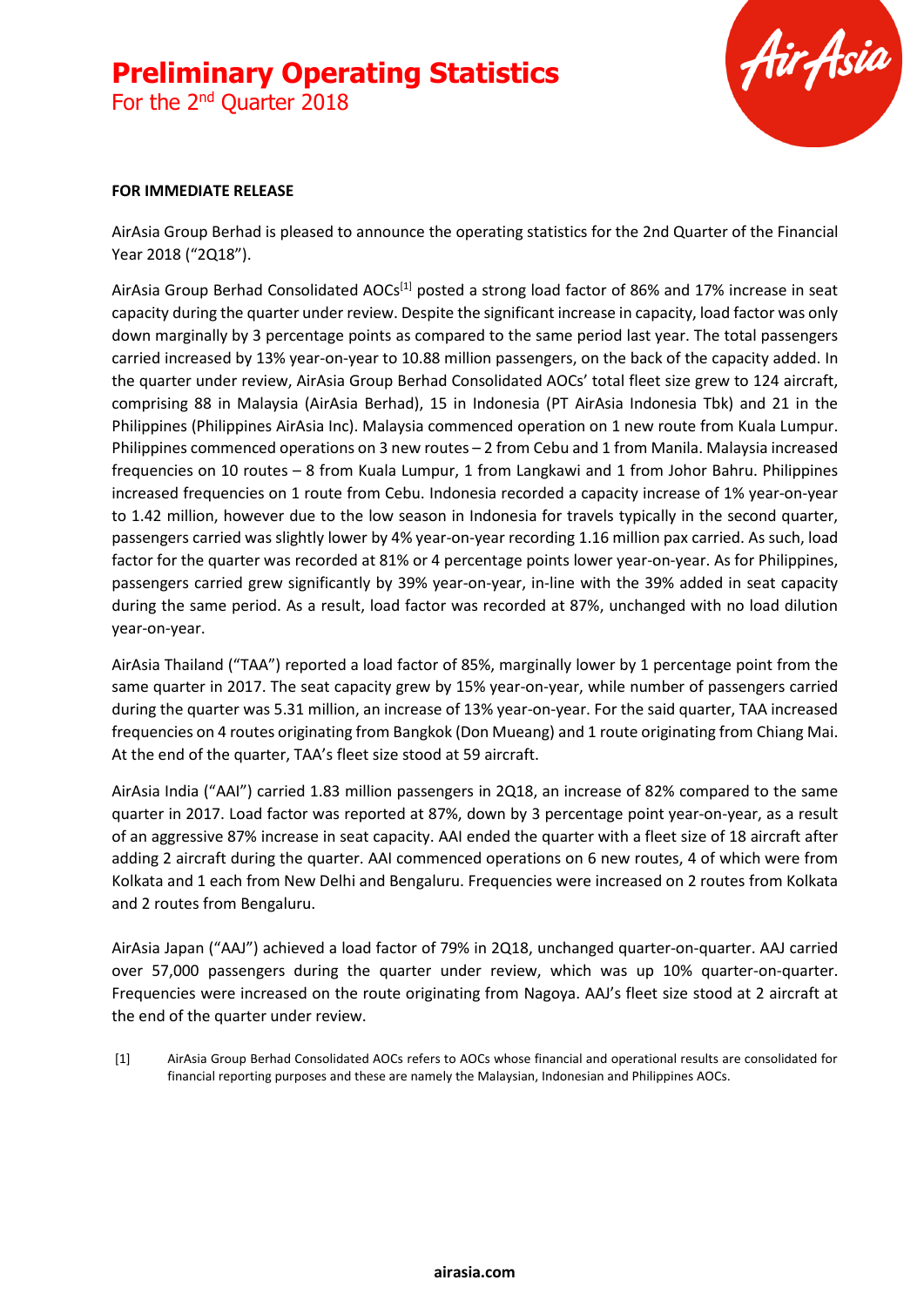For the 2<sup>nd</sup> Quarter 2018



### **AirAsia Group Berhad Consolidated AOCs – Malaysia, Indonesia & Philippines**

| <b>AirAsia Group Berhad</b><br>AOCs (MAA, IAA & PAA) | <b>APR-JUN</b> |            |         |
|------------------------------------------------------|----------------|------------|---------|
|                                                      | 2018           | 2017       | Change  |
| Passengers Carried <sup>1</sup>                      | 10,878,146     | 9,611,814  | 13%     |
| Capacity <sup>2</sup>                                | 12,722,682     | 10,830,746 | 17%     |
| Load Factor $(%)^3$                                  | 86             | 89         | -3 ppts |
| $ASK$ (mil) <sup>4</sup>                             | 15,962         | 14,202     | 12%     |
| RPK $(mil)5$                                         | 13,612         | 12,528     | 9%      |
| Number of stages <sup>6</sup>                        | 70,368         | 60,003     | 17%     |
| Average stage length (km)                            | 1,249          | 1,291      | $-3%$   |
| Size of fleet at month end <sup>7</sup>              | 124            | 106        | 18      |

*Note: (i) The fleet count excludes:*

*- Eight (8) A320 aircraft operated by Indonesia AirAsia X*

*- Three (3) A320 aircraft leased to a third party airline*

#### **Malaysia**

#### **2 nd Quarter 2018 Operating Statistics**

| <b>AirAsia Malaysia</b>                 | <b>APR-JUN</b> |           |               |
|-----------------------------------------|----------------|-----------|---------------|
|                                         | 2018           | 2017      | <b>Change</b> |
| Passengers Carried <sup>1</sup>         | 7,904,740      | 7,100,277 | 11%           |
| Capacity <sup>2</sup>                   | 9,208,542      | 7,910,066 | 16%           |
| Load Factor $(%)^3$                     | 86             | 90        | -4 ppts       |
|                                         |                |           |               |
| $ASK$ (mil) <sup>4</sup>                | 11,816         | 10,438    | 13%           |
| RPK $(mil)5$                            | 10,127         | 9,299     | 9%            |
|                                         |                |           |               |
| Number of stages <sup>6</sup>           | 50,845         | 43,777    | 16%           |
| Average stage length (km)               | 1,281          | 1,313     | $-2%$         |
| Size of fleet at month end <sup>7</sup> | 88             | 77        | 11            |

*Note: (ii) The fleet count excludes:*

*- Three (3) A320 aircraft leased to a third party airline*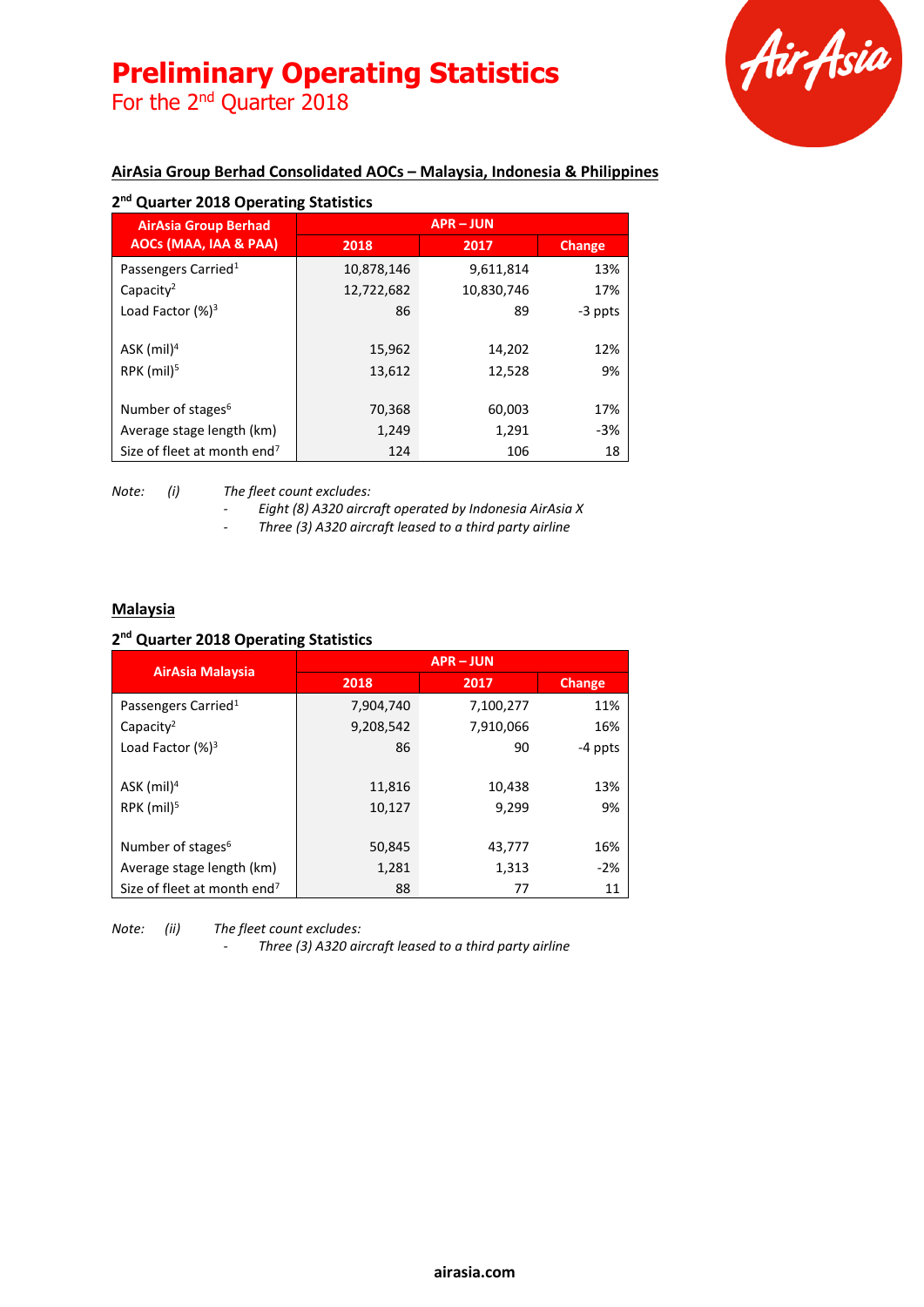For the 2<sup>nd</sup> Quarter 2018



#### **Indonesia**

#### **2 nd Quarter 2018 Operating Statistics**

| AirAsia Indonesia                       | <b>APR-JUN</b> |           |               |
|-----------------------------------------|----------------|-----------|---------------|
|                                         | 2018           | 2017      | <b>Change</b> |
| Passengers Carried <sup>1</sup>         | 1,155,444      | 1,205,210 | $-4%$         |
| Capacity <sup>2</sup>                   | 1,424,880      | 1,414,260 | 1%            |
| Load Factor $(%)^3$                     | 81             | 85        | -4 ppts       |
|                                         |                |           |               |
| ASK $(mil)^4$                           | 1,948          | 2,047     | -5%           |
| RPK $(mil)5$                            | 1,593          | 1,761     | $-10%$        |
|                                         |                |           |               |
| Number of stages <sup>6</sup>           | 7,916          | 7,857     | 1%            |
| Average stage length (km)               | 1,331          | 1,327     | Unchanged     |
| Size of fleet at month end <sup>7</sup> | 15             | 14        |               |

*Note: (iii) The fleet count and statistics exclude: - Eight (8) A320 aircraft operated by Indonesia AirAsia X*

#### **Philippines**

#### **2 nd Quarter 2018 Operating Statistics**

| <b>AirAsia Philippines</b>              | $APR - JUN$ |           |           |
|-----------------------------------------|-------------|-----------|-----------|
|                                         | 2018        | 2017      | Change    |
| Passengers Carried <sup>1</sup>         | 1,817,962   | 1,306,327 | 39%       |
| Capacity <sup>2</sup>                   | 2,089,260   | 1,506,420 | 39%       |
| Load Factor $(%)^3$                     | 87          | 87        | Unchanged |
|                                         |             |           |           |
| ASK $(mil)^4$                           | 2,198       | 1,716     | 28%       |
| RPK (mil) <sup>5</sup>                  | 1,891       | 1,468     | 29%       |
|                                         |             |           |           |
| Number of stages <sup>6</sup>           | 11,607      | 8,369     | 39%       |
| Average stage length (km)               | 1,052       | 1,139     | -8%       |
| Size of fleet at month end <sup>7</sup> | 21          | 15        | 6         |

#### **Thailand**

#### **2 nd Quarter 2018 Operating Statistics**

| <b>Thai AirAsia</b>                     | <b>APR-JUN</b> |           |               |
|-----------------------------------------|----------------|-----------|---------------|
|                                         | 2018           | 2017      | <b>Change</b> |
| Passengers Carried <sup>1</sup>         | 5,310,361      | 4,694,374 | 13%           |
| Capacity <sup>2</sup>                   | 6,278,154      | 5,456,700 | 15%           |
| Load Factor $(%)^3$                     | 85             | 86        | $-1$ ppt      |
|                                         |                |           |               |
| $ASK$ (mil) <sup>4</sup>                | 6,147          | 5,373     | 14%           |
| RPK $(mil)^5$                           | 5,194          | 4,630     | 12%           |
|                                         |                |           |               |
| Number of stages <sup>6</sup>           | 34,771         | 30,315    | 15%           |
| Average stage length (km)               | 978            | 985       | $-1%$         |
| Size of fleet at month end <sup>7</sup> | 59             | 54        | 5             |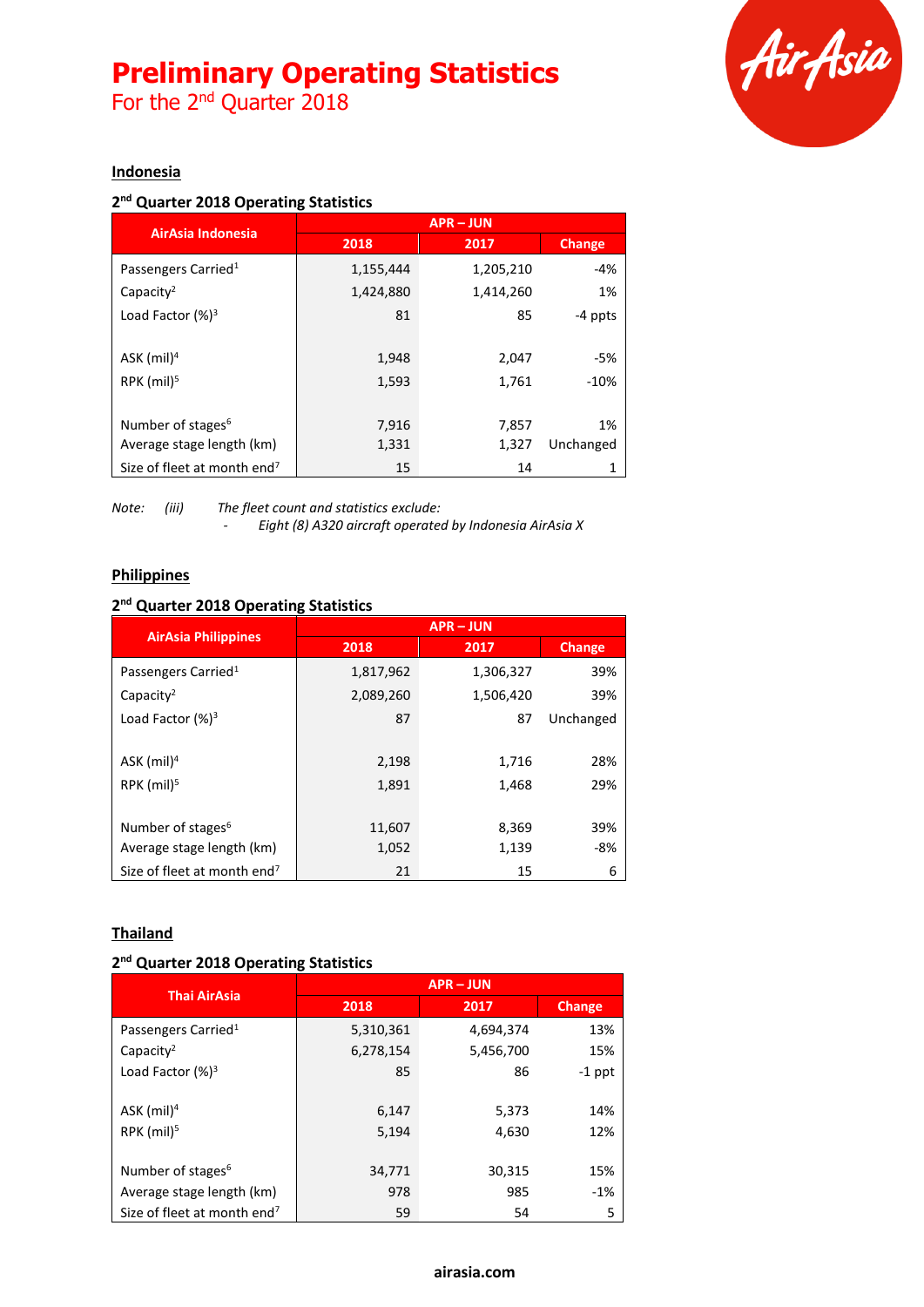For the 2<sup>nd</sup> Quarter 2018



#### **India**

#### **2 nd Quarter 2018 Operating Statistics**

| AirAsia India                           | <b>APR-JUN</b> |           |         |
|-----------------------------------------|----------------|-----------|---------|
|                                         | 2018           | 2017      | Change  |
| Passengers Carried <sup>1</sup>         | 1,827,805      | 1,005,341 | 82%     |
| Capacity <sup>2</sup>                   | 2,095,740      | 1,119,960 | 87%     |
| Load Factor $(%)^3$                     | 87             | 90        | -3 ppts |
|                                         |                |           |         |
| ASK $(mil)^4$                           | 2,136          | 1,184     | 80%     |
| RPK $(mil)^5$                           | 1,895          | 1,082     | 75%     |
|                                         |                |           |         |
| Number of stages <sup>6</sup>           | 11,643         | 6,222     | 87%     |
| Average stage length (km)               | 1,019          | 989       | 3%      |
| Size of fleet at month end <sup>7</sup> | 18             | 10        | 8       |

#### **Japan**

#### **2 nd Quarter 2018 Operating Statistics**

| AirAsia Japan                           | <b>2Q18</b> | <b>1Q18</b> | <b>Change</b> |
|-----------------------------------------|-------------|-------------|---------------|
| Passengers Carried <sup>1</sup>         | 57,529      | 52,090      | 10%           |
| Capacity <sup>2</sup>                   | 72,720      | 65,880      | 10%           |
| Load Factor (%) <sup>3</sup>            | 79          | 79          | Unchanged     |
|                                         |             |             |               |
| ASK (mil) <sup>4</sup>                  | 80          | 63          | 27%           |
| RPK $(mil)5$                            | 62          | 50          | 24%           |
|                                         |             |             |               |
| Number of stages <sup>6</sup>           | 404         | 366         | 10%           |
| Average stage length (km)               | 1,087       | 957         | 14%           |
| Size of fleet at month end <sup>7</sup> | 2           | 2           | Unchanged     |

*Note: (iv) AAJ launched its first flight in fourth quarter 2017*

(1) Number of earned seats flown. Earned seats comprise seats sold to passengers (including no-shows)  $(2)$  Number of seats flown

 $(2)$  Number of seats flown<br> $(3)$  Number of Passengers

(3)  $\mu$  Number of Passengers carried as a percentage of Capacity<br>(4)  $\mu$  Available Seat Kilometres (ASK) measures an airline's pa

Available Seat Kilometres (ASK) measures an airline's passenger capacity. Total seats flown multiplied by the number of kilometres flown

<sup>(5)</sup> Revenue Passenger Kilometres (RPK) is a measure of the volume of passengers carried by the airline. Number of passengers multiplied by the number of kilometres these passengers have flown

 $^{(6)}$  Number of flights flown

(7) Number of aircraft including spares